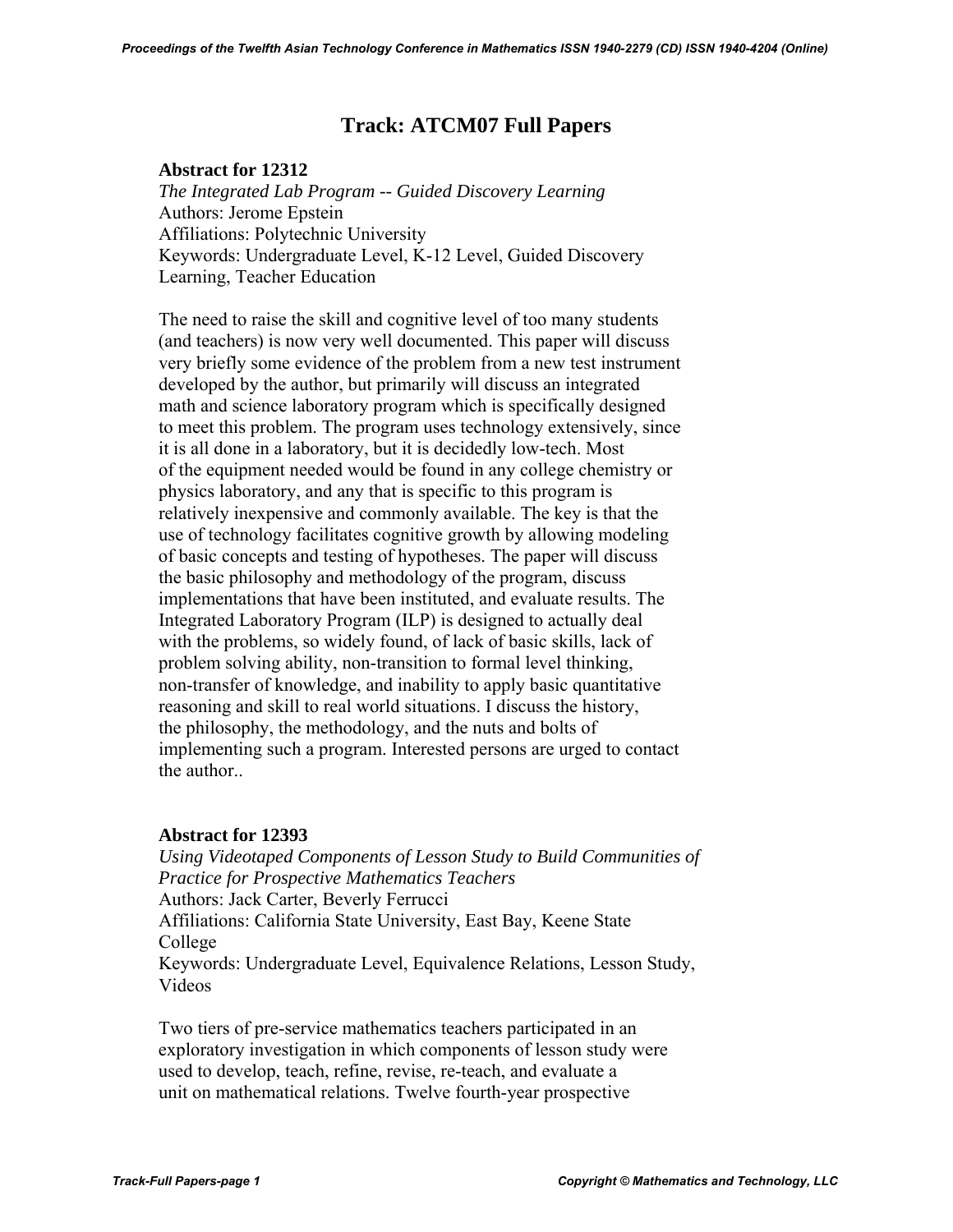mathematics teachers served as the instructional developers, planners, analyzers, and instructors for the unit, and twenty-five, second-year future elementary school mathematics teachers participated as students.

 Videotapes of the lesson study and the instruction showed that the fourth-year pre-service teachers were modestly successful in developing their second-year peers' understanding of the properties of a mathematical relation, primarily by using arrow diagrams and relations on sets of people to give meaning to the properties. Analysis of the videotapes and written lessons showed that the participants who taught the lessons were prone to tell their students about relations without providing tasks for the students to conjecture and construct their own relations.

 The fourth-year pre-service mathematics teachers prepared a final paper reflecting on their experiences with the lesson study. A review of the final papers showed that these participants valued: (1) the opportunity to experience the lesson study process within the setting of an academic classroom, (2) the opportunity to work in a group to develop and improve a lesson, and (3) the experience of observing, and in some cases teaching, a lesson that incorporated the joint efforts of other participants.

 In retrospect, most of the participants also indicated that they would include more examples in the instructional unit, more examples of equivalence relations, more mathematical examples, and more examples generated and constructed by the students. Increasing class participation was also a concern expressed by most participants.

### **Abstract for 12728**

 *Development of the Web Resources for Interactive Lessons in Geometry*  Authors: Maryam Behnoodi, Jun Moriyama Affiliations: Hyogo University of Teacher Education, Hyogo University of Teachers Education Keywords: K-12 Level, K-12 Level, K-12 Level, Web resource, Geometry, Multimedia, Internet

 The purpose of this paper is to develop interactive web resources for the mathematics curriculum, concentrate on Geometry. Based on the result of our previous survey (M.Behnoodi , J.Moriyama ATCM 2006) we designed the web resources in eight types of contents. A) Lesson planning; B) Dynamic and interactive; C) Printable worksheets; D) explanations in details; E) Engage the students in challenging mathematics learning; F) projects and presentations; G)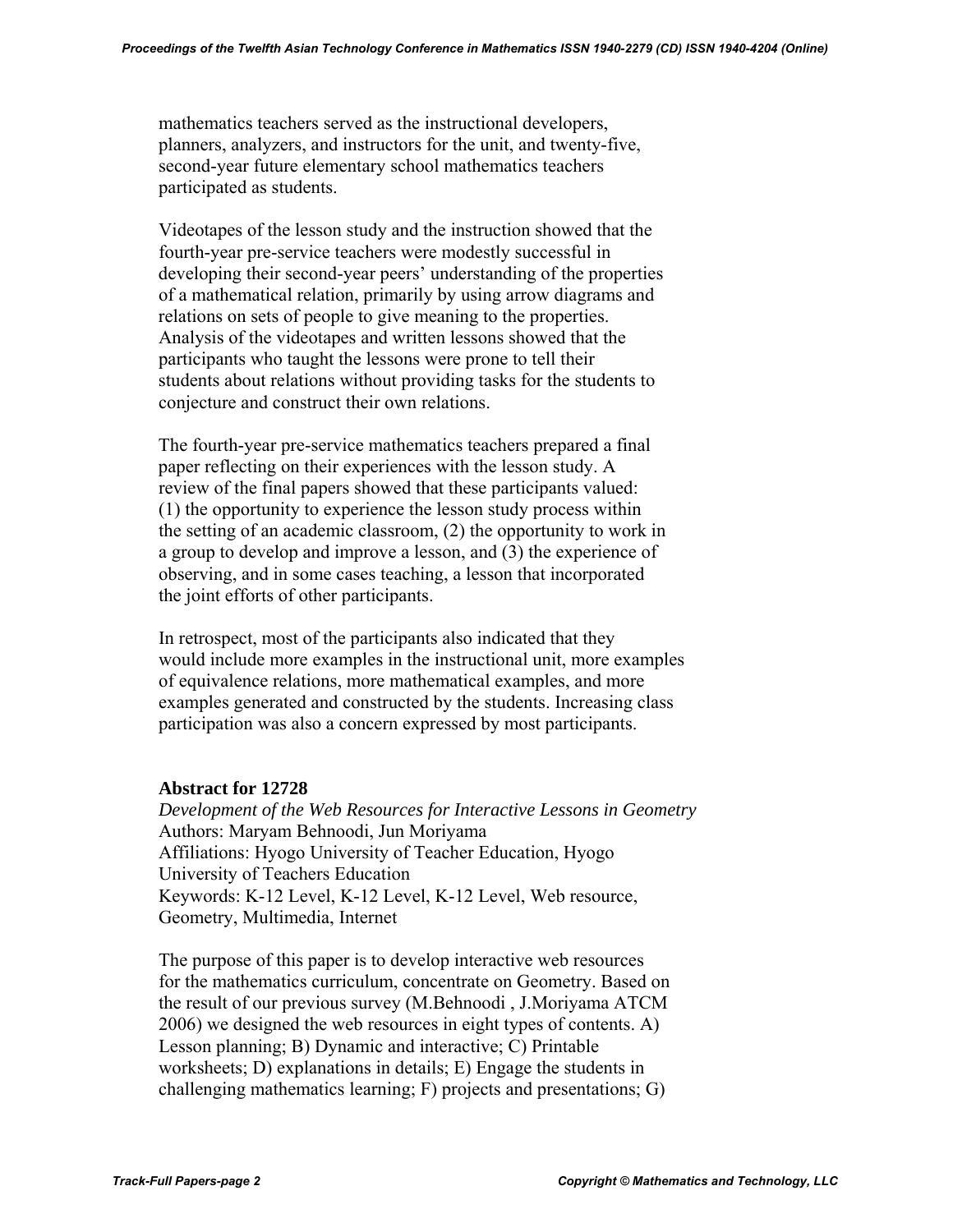Questions and answers and H) How to use web resources and math software. By these web resources it is expected that the teachers access virtual sections by printing or using simulations and active functions which can be control by students. They also can see the results of students'' progress at the end of each lesson by checking the answers of the questions or degree of hardness of each section. Even more, they can make new simulations by themselves after they read our guid manual for software, have used in these resources.

# **Abstract for 12731**

 *Visualization of Gauss-Bonnet Theorem*  Authors: yoichi maeda Affiliations: Tokai University Keywords: Intermediate, Advanced

 The sum of external angles of a polygon is always constant, 2PI . There are several elemental proofs of this fact. In the similar way, there is an invariant in polyhedron that is 4PI. To see this, let us consider a regular tetrahedron as an example. Tetrahedron has four vertices. Three regular triangles gather at each vertex. Developing the tetrahedron around each vertex, there is an open angle, PI. The sum of these open angles is 4PI. As another example, let us consider a cube. There are eight vertices and an open angle is PI/2 at each vertex. The sum of open angles is also 4PI. This fact is regarded as a discrete case of the famous Gauss-Bonnet theorem. Using dynamic geometry software Cabri 3D, we can easily understand a simple proof of this theorem. The key word is polar polygon in spherical geometry.

# **Abstract for 12745**

 *Enhancing Conceptual Understanding in Calculus Using Casio Class Pad 300* 

 Authors: Jonaki Ghosh Affiliations: Delhi Public School, R K Puram, New Delhi, Casio India, Delhi University Keywords: K-12 Level, Computer Algebra Systems, Handheld Calculators, Paper-pencil skills, Constructivist Approach

 World over, Computer Algebra Systems (CAS) have greatly influenced mathematics teaching and learning. The last two decades have witnessed extensive research in this area and Mathematics educators have been investigating various ways of integrating CAS with classroom teaching to develop a balanced curriculum, which lays less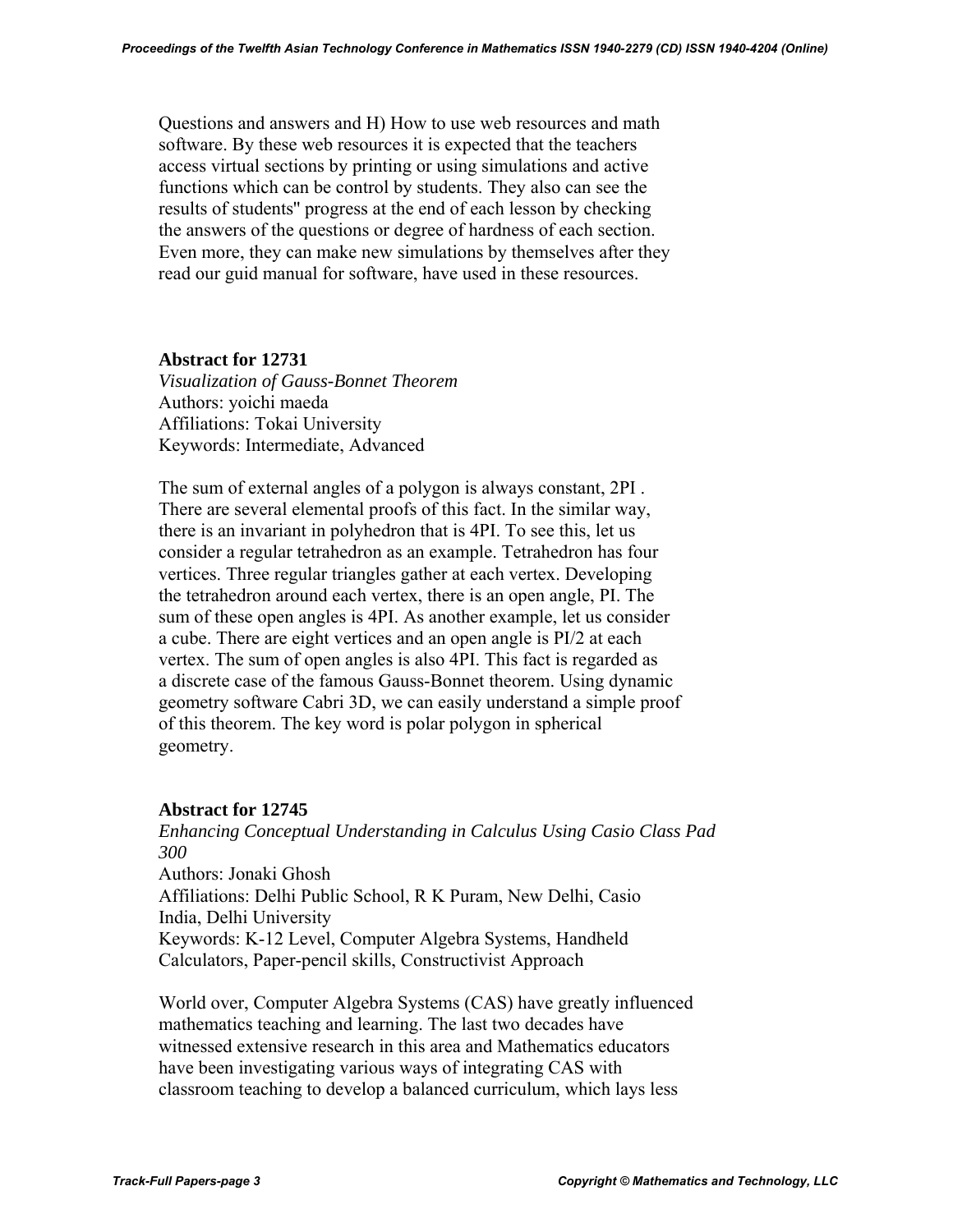emphasis on paper-pencil techniques and focuses more on understanding concepts. Computer Algebra Systems such as Mathematica, Maple, Derive etc. provide powerful dynamic working environments. However the availability of CAS in the form of handheld calculators such as the Casio Class Pad 300 has brought the power of visualization and exploration right into the hands of the student.

 This paper describes a research study conducted with 40 students of year 11 in a traditional teaching environment where the prescribed curriculum emphasizes on mastery of paper-pencil skills and using technology is not a general practice. Two exploratory lab modules in calculus, one based on understanding of limits and the other on application of derivatives to optimization problems, have been discussed. These modules utilize the graphic, numeric and symbolic manipulation capabilities of the Class Pad 300 to facilitate conceptual understanding.

 The study revealed that CAS provided opportunities for re-sequencing concepts and skills thus making it possible to teach concepts and applications before manipulative skills. The easy graphing capability of the Class Pad lead to a 'geometric' approach, which allowed the students to visualize and explore concepts. The study also showed that CAS led to the constructivist approach where the learning environment was transformed from the traditional teacher-centered classroom to a student-centered laboratory where the students discovered mathematical ideas for themselves.

### **Abstract for 12755**

 *Exploring the Possibility of Generalizing 2-Dimensional Geometric Properties to 3-Dimensional Geometric Properties Using Computer Tools* 

 Authors: Dohyeon Kim, Seunguk Jang, Hyobin Lee, Yeongdae Kim Affiliations: Korea Science Academy Keywords: K-12 Level

 In this paper we would show how we could use computer programs in geometry researches. This paper contains the processes of exploring the possibility of generalizing the properties of 2D-geometry to that of 3D-geometry. Also, we would show how we could generalize backward; we could generalize further on 2D-geometry using the properties we found in 3D-geometry. In our research, we tried to generalize triangular properties into polygons and tetrahedrons. The computer tools we used are GSP and Cabri 3D. We used GSP for 2-dimensional researches and Cabri 3D for 3-dimensional researches.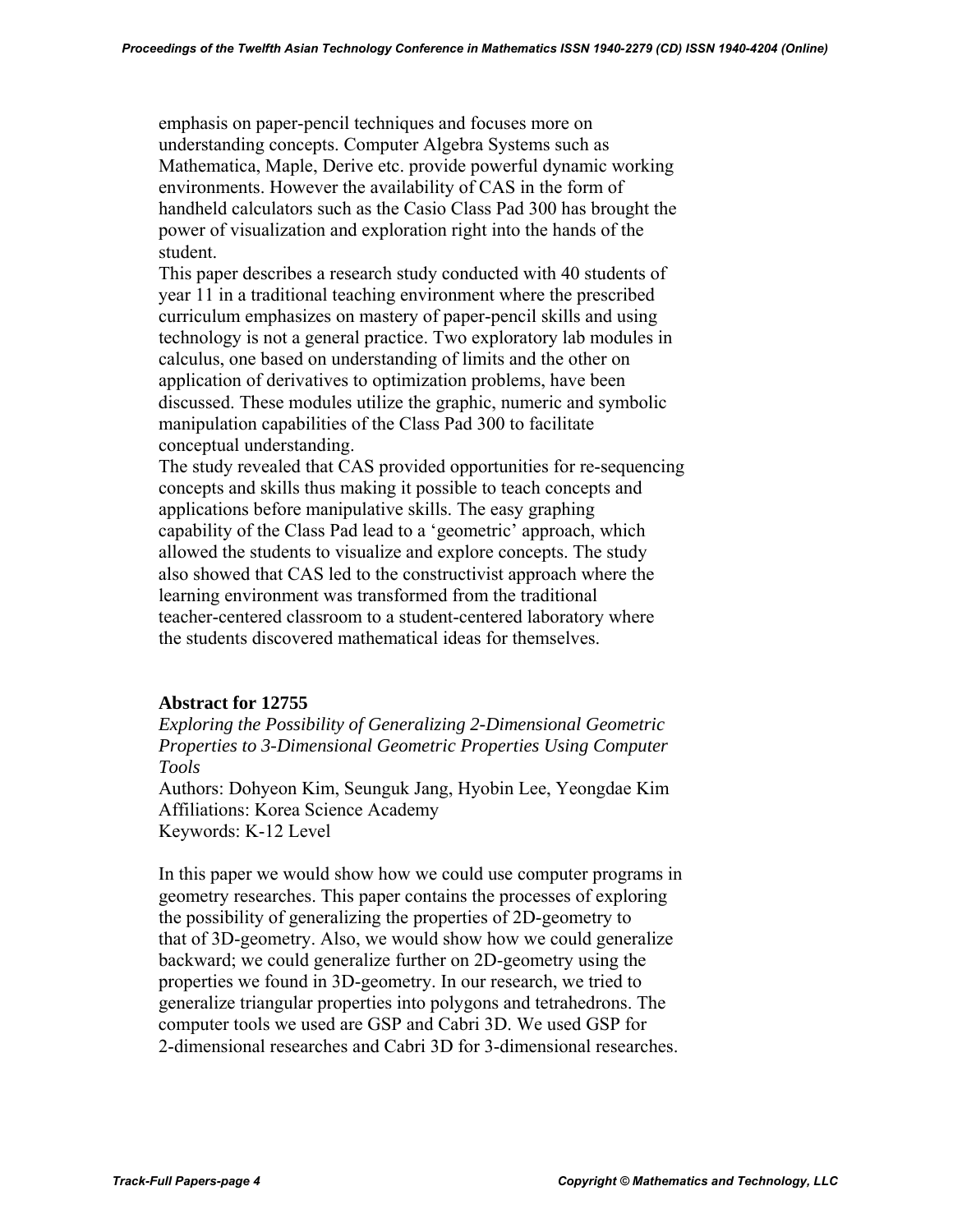### **Abstract for 12758**

 *Cognitive Requirement and Management of Cognitive Object-Oriented Teaching Model* Authors: Hsiu Ju Chang Affiliations: Taipei County Zih-Ciang Junior High School Keywords: Intermediate, Advanced, K-12 Level, COOTM, Information management, metacognition

 Cognitive Object-Oriented Teaching Model (COOTM) adopted the capabilities of technology to provide instructors, learners, material developers, and system administrators with suitable strategies and interfaces to co-construct the adaptive teaching and learning environments. By design, such adaptive environments require sophisticated levels of cognitive supporting functions in explicit scaffolding of cognitive requirements, metacognition and teaching/learning strategies. The challenges of an adaptive educational system are also to construct or reconstruct cognitive requirements and guide or redirect metacognition for learners during learning processes. It means that the well-designed of cognitive programs will benefit for learners to build their metal images for recalling and cognizing knowledge/concept which will support the meaningful constructions and interpretations on learners¡¦ knowledge construction. Furthermore, the information management of web-based educational system is the essential factor to acquire and assist teaching/learning processes and is the communicate mechanisms to perform objectives among learners, instructors, material developers, and system administrators. In this paper we based on a model, named Cognitive, Object-Oriented Teaching Model (COOTM) to implement adaptive teaching and learning environment. The precision and bridging behaviors of COOTM are identified by well defined teaching programs, real teaching/learning actions, adaptive cognitive levels, cognitive representations and the detectable/reachable interactive information processes between instructors, learners, material developers and system administrators. While learning is happen, the COOTM tries to maintain and transform the individual learning processes into the visible and manipulated features transparently and sensibly in web-based educational system. The purpose of this paper is to critically analyze criteria underlying learner-centered, tutor-centered, and web-based environments in light of how well learners appear to meet the cognitive requirements for engaging learning processes and how well instructors detect to reach the cognitive management for improving teaching processes.

#### **Abstract for 12846**

*Variational iteration method and Homotopy-perturbation for solving*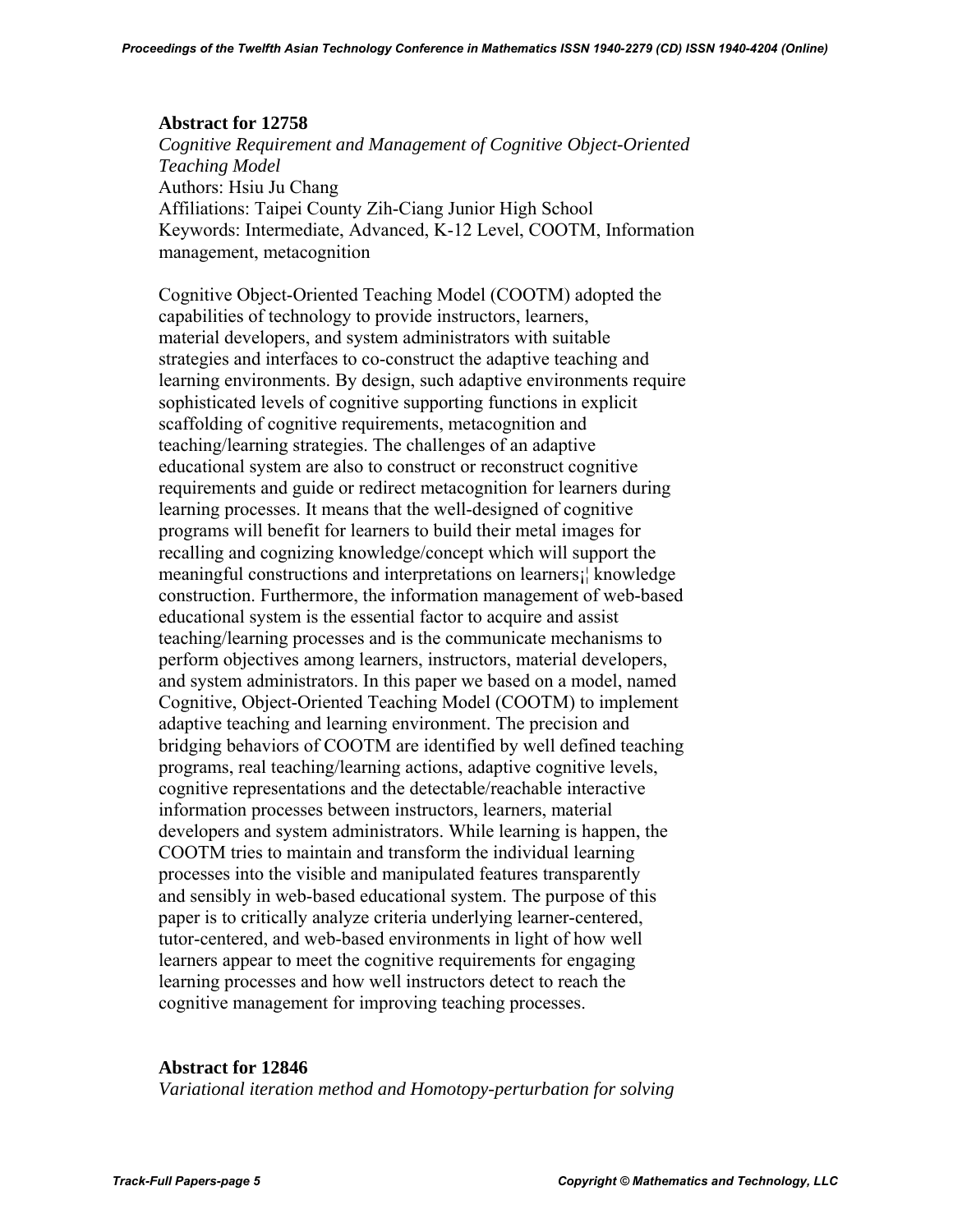#### *wave equations*

 Authors: amin barari, D.D Ganji, abdoul reza Ghotbi, Hamid Mohammadi Affiliations: ms student of mazandaran university in civil engineering, associate prof in mechanical engineering, Ms student in civil engineering Keywords: Advanced, wave equations, the one-dimensional wave

equation, kinematic wave

 In this paper, the solutions of the three types of wave equations consist of one-dimensional wave equation, kinematics wave equation and non-linear homogeneous wave equation are obtained by means of homotopy perturbation method (HPM) and variational iteration method (VIM). These equations describe the propagation of a wave (disturbance), and it arises in a wide variety of physical problems. The results reveal that the homotopy perturbation method (HPM) and variational iteration method (VIM) are very effective, convenient and quite accurate to systems of partial differential equations. It is predicted that the HPM and VIM can be found widely applicable in engineering.

# **Abstract for 12847**

*EFFECTS OF INTEGRATING THE USE OF GRAPHIC CALCULATORS ON PERFORMANCE IN TEACHING AND LEARNING OF MATHEMATICS FROM THE COGNITIVE LOAD PERSPECTIVE*  Authors: Nor'ain Mohd. Tajudin, Rohani Ahmad Tarmizi, Wan Zah Wan Ali, Mohd. Majid Konting Affiliations: Universiti Pendidikan Sultan Idris, Institute for Mathematical Research, Institute for Mathematical Research, Universiti Putra Malaysia, Sedang, MALAYSIA Keywords: K-12 Level, Graphic calculator, cognitive load theory

 Cognitive load theory assumes that some learning environment impose greater demands than others, consequently impose a higher information processing load on limited cognitive resources in working memory. The theory holds that if an instructional strategy reduces extraneous cognitive load and/or increases germane cognitive load during learning as compared to another instructional strategy, then it will be more efficient in promoting learning, provided that the total cognitive load does not exceed the total mental resources. Based on this premise, three phases of quasi-experimental studies were conducted to investigate the effects of integrating the graphic calculator in mathematics teaching and learning on form 4 Malaysian secondary school students' performance. The findings from this study indicated that integrating the use of graphic calculator can reduce cognitive load and lead to better performance in learning of Straight Lines topic and increase 3-dimensional instructional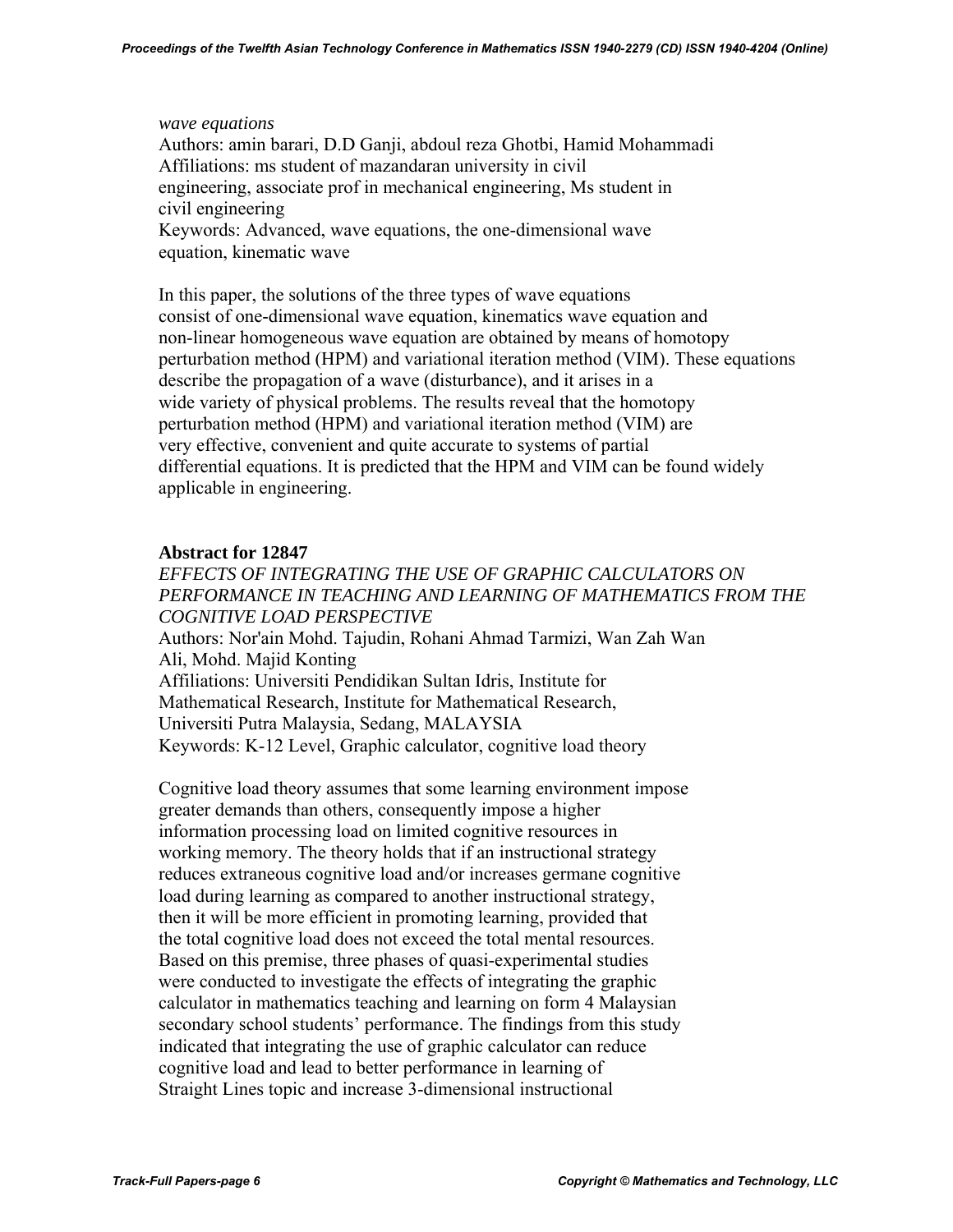efficiency index. Thus the graphic calculator strategy is instructionally more efficient than the conventional instructional strategy. In addition, a non-significant interaction was found between mathematics ability and instructional strategy. Overall, this study has shown promising implications for the potential of the tool in teaching mathematics at Malaysian secondary school level.

### **Abstract for 12854**

 *The Effectiveness of The Contextual Approach To The Teaching And Learning Statistics In The Universiti Tun Hussein Onn Malaysia (UTHM)* 

 Authors: nafisah kamariah md kamaruddin, Assoc Prof Dr Wan Mohd Rashid Wan Ahmad

 Affiliations: Universiti Tun Hussein Onn Malaysia, Universiti Tun Hussein Onn Malaysia (UTHM)

 Keywords: Undergraduate Level, Contextual, statistics, mathematics lab, video, pbl

 In 1997, the Technical Education Department under the Ministry of Education, Malaysia, introduced the contextual approach in teaching and learning mathematics, additional mathematics, physics, chemistry and biology in all Malaysian technical secondary schools. From 1998 to 2000 more than 80% of the UTHM intake was from Malaysian Technical Secondary Schools. Thus it was UTHM's obligation to introduce this program as a continual process in higher learning institutions, and thus in 2001, contextual approach in teaching and learning mathematics was introduced in Centre of Science Studies in UTHM. The implementation of contextual approach in UTHM is already more than four years; however there is no proper module of teaching and learning mathematics contextually and there is no experimental research that has been done to study whether this method is effective. Thus, this research is to study the effectiveness of the contextual approach.

 Contextual learning means learning that incorporate examples that are drawn from everyday experiences in personal, societal and occupational life and that provide concrete hands-on applications of material to be learned (First Tech Prep National Convention, 1997). The contextual learning key elements are to develop subject matter content, to involve students in doing, to make the connection between content and practice, to practice cooperative learning and to carry out learning in workplace setting (First Tech Prep National Convention, 1997). This research will focus on the contextual approach in teaching and learning mathematics for the second year degree technical students from the Faculty of Technical Education, UTHM. The objectives of this research are as follow: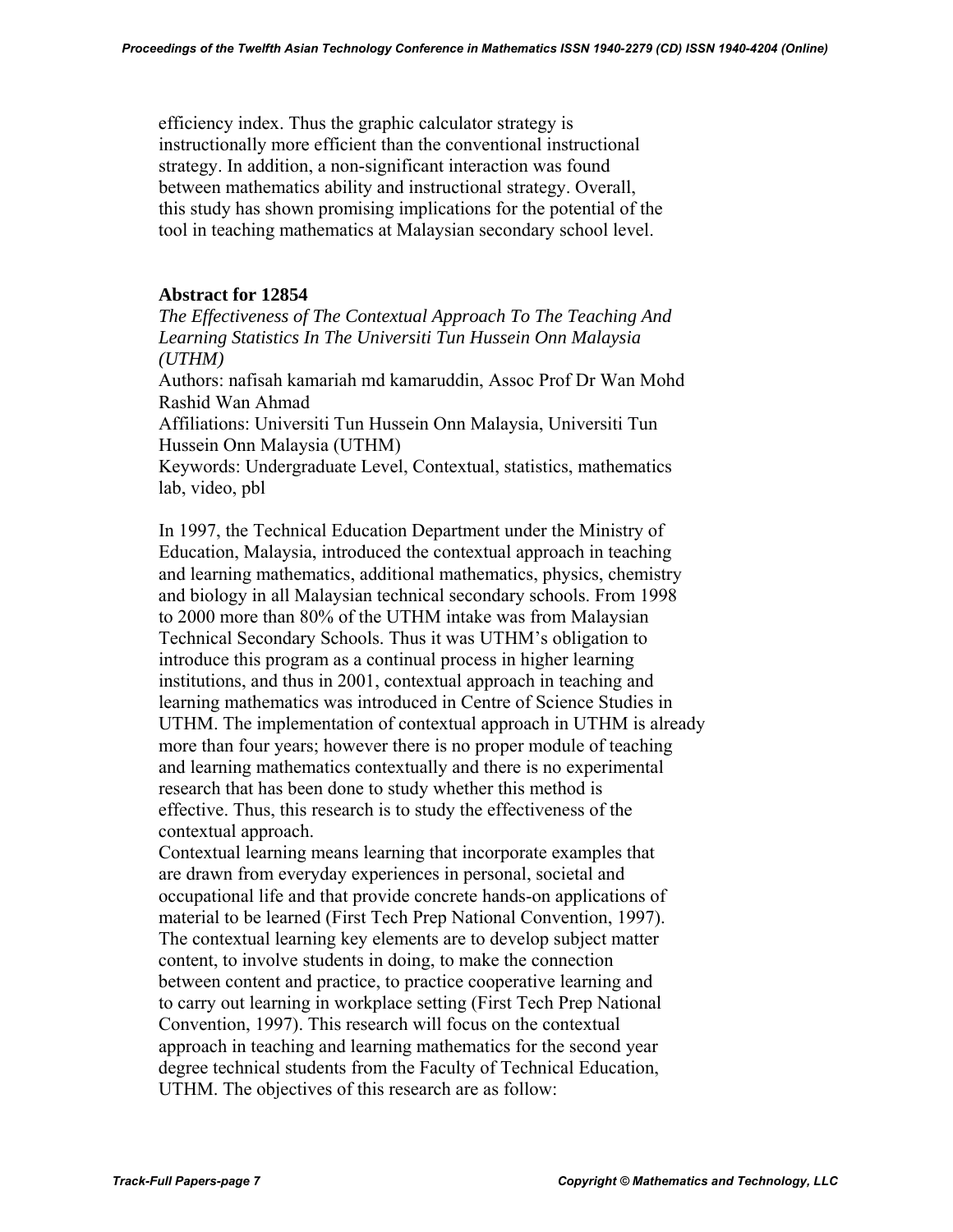1. To determine whether using statistics video clips embedded in power point presentations in learning statistics helps students to understand the statistics concepts

 2. To determine whether using mathematical lab using SPSS in learning statistics helps students to understand the statistics concepts

 3. To determine whether there is a significant difference between the test result of the contextual group with the non-contextual group.

 In this research, a quasi-experimental research design is used. The research instruments will be the questionnaires. 3 quizzes and test. Researchers will designed questionnaires which will consist of 5 main sections : Background, Teaching and learning approach, Video, Class activities, Statistics lab. Likert scale was used as a form of measurement. Solomon's Four-Group Design will be used where the students will be divided into four groups: 2 control groups and 2 treated groups as shown in the attachment. This design allows the researcher to assess whether there is an interaction between the treatment and the pretest. This design combines two basic experimental designs.

 This research will produce a proper implementation of contextual approach in teaching and learning mathematics in higher learning institutions. Hence it will help students to learn mathematics and most importantly to apply it in their engineering subjects.

# **Abstract for 12870**

 *How learning and teaching of Mathematics can be made interesting: a case study* 

 Authors: Sarwar J. Abbasi, Kehkashan Iqbal Affiliations: Karachi Institute of Economics & Technology, University of Karachi Keywords: Undergraduate Level, Graduate Level

 Abstract: In this paper, we estimate the true proportion of mathematics educators and teachers at undergraduate / post graduate level in Karachi, Pakistan making Math courses interesting. We use random sampling of 75 students of engineering and commerce studying in three different institutes/universities namely University of Karachi, Usman Institute of Technology (UIT) and Karachi institute of Economics & Technology (PAF-KIET). For developing a 95% confidence interval to estimate this true population proportion, we use normal distribution. Furthermore, we investigate with the help of students' responses obtained from the sample data how mathematics teachers at undergraduate/post graduate level make their courses interesting – by their dedication, by giving logical reasoning and concrete examples or by making complex mathematical methods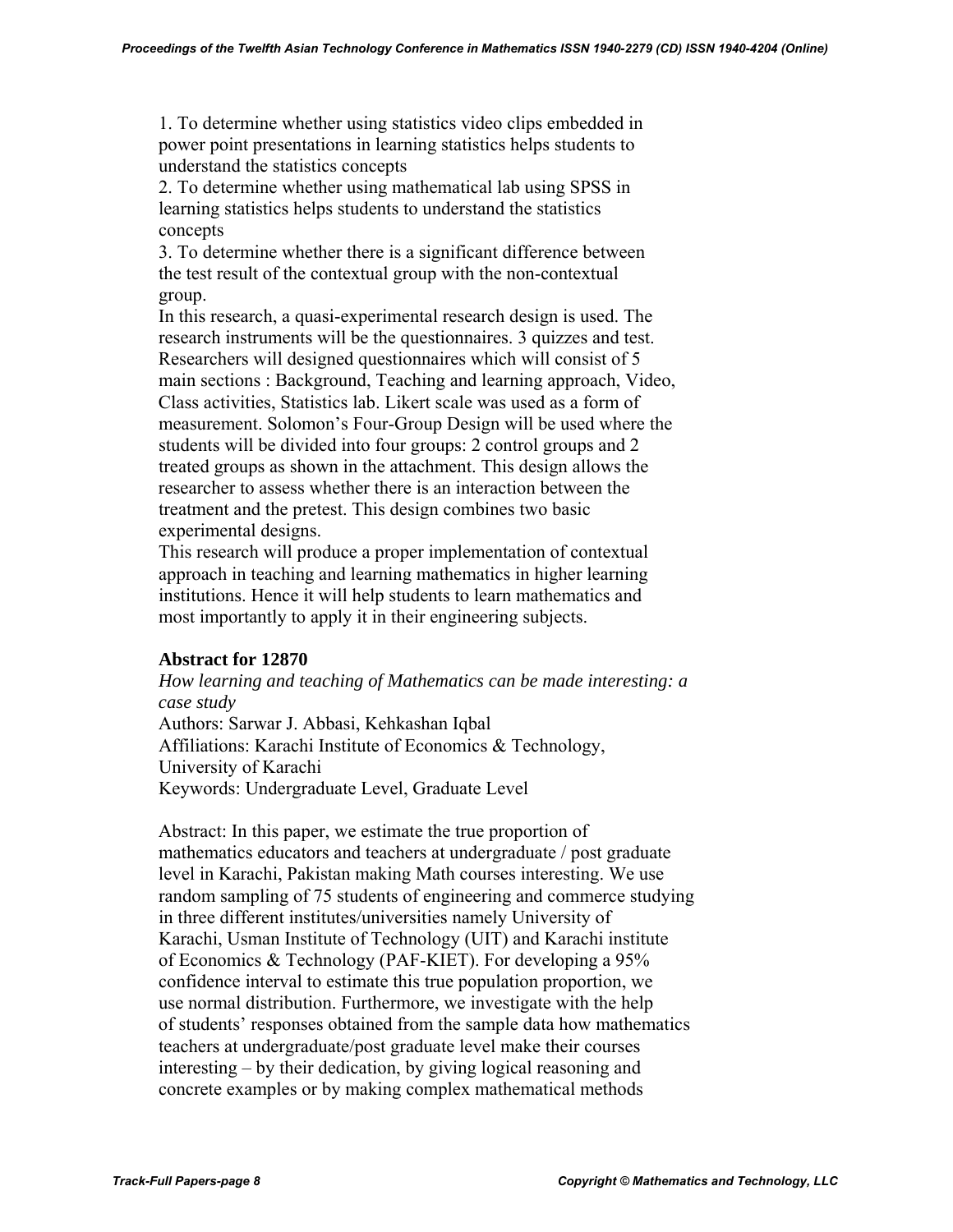accessible to students giving them know-how of mathematical software.

### **Abstract for 12898**

 *Mathematics Problems and Real Life Scenarios*  Authors: Andrew Toon Affiliations: SIM University Keywords: Undergraduate Level

 Problems that demonstrate the power and relevance of mathematics have always been a time consuming challenge. Here we demonstrate that the development of such problems can be efficiently aided with the use of video sharing websites, which require students to extract their own data to understand and solve problems based on real-life scenarios.

# **Abstract for 12901**

 *Using MS Word and Field Codes for Teaching Calculus for the Blind*  Authors: Felino Pascual Affiliations: Mathematics/Statistics, Winona State University Keywords: Undergraduate Level, Calculus, Blind, Braille

 At Winona State University, we have had a few blind students major in or take courses in the mathematical sciences. This talk relates some of my experiences in teaching calculus to a blind student in a classroom situation, including some of the problems we faced, and the strategies, technological and non-technological, that we used to get around these problems. During lectures, I used MS Word, which made typed transcripts of the lectures immediately available for Braille translation. I also used a standard feature of MS Word called Field Codes with which I could create mathematical expressions that could be rendered in Braille. The talk will feature some examples of Field Code-generated expressions and the creation of shortcut keys for these expressions.

### **Abstract for 12907**

 *Integrating Calculators into the Singapore's Primary Mathematics Curriculum*  Authors: Yeo Kai Kow Joseph Affiliations: National Institute of Education Keywords: Novice, Calculators, Primary Mathematics Curriculum, Mathematical Tasks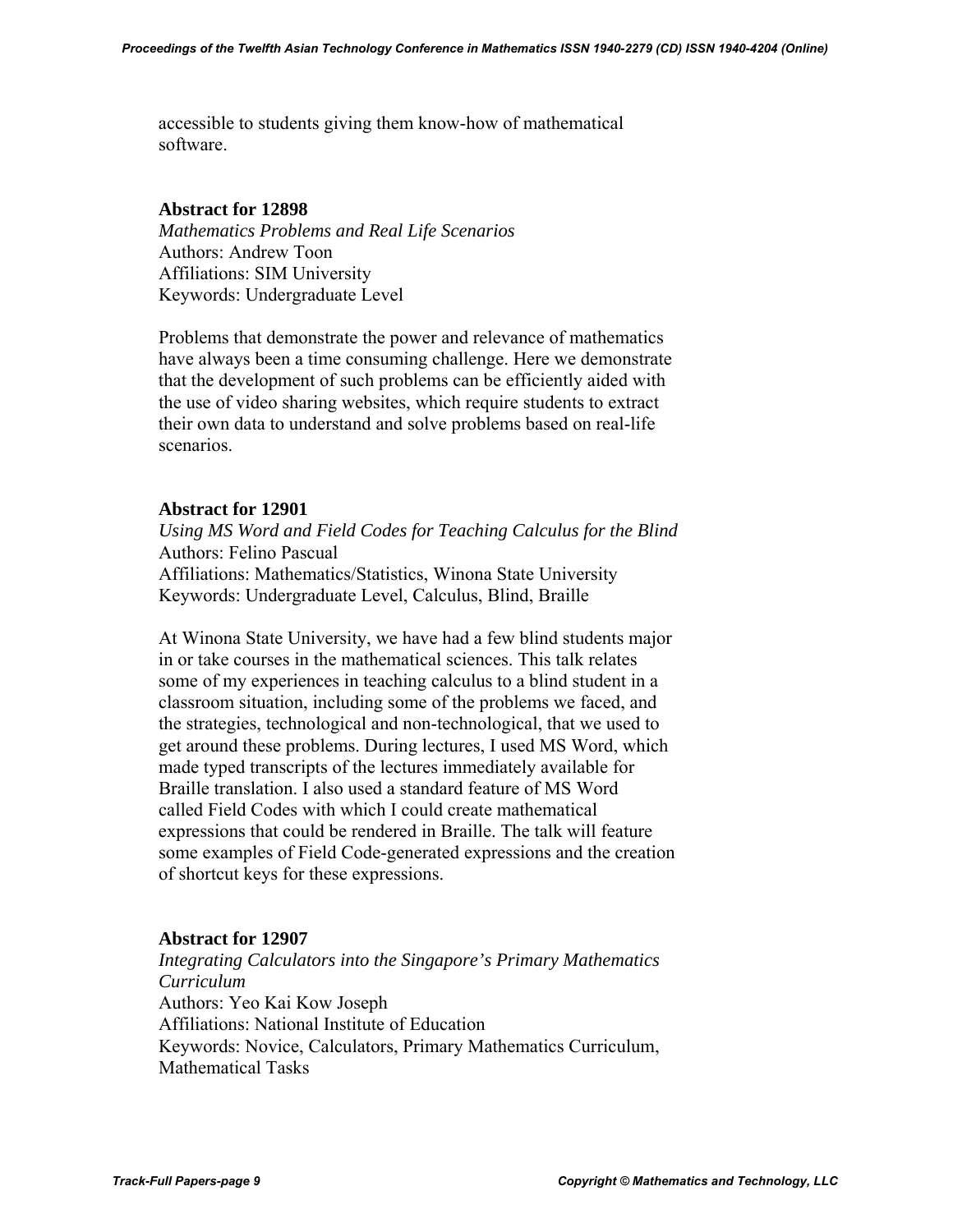The use of scientific calculators will be first allowed in Singapore Primary School Leaving Examination (PSLE) for all primary level mathematics subjects from the year 2009 onwards. Following the revised mathematics syllabus and curriculum in 2007, not only is the use of calculators is included in the national examination, all Primary 5 and 6 mathematics teachers will be expected to integrate the use calculator into their mathematics lessons from 2008 onwards. As a result, primary school mathematics teachers are required to be proficient in using the calculator and adept at facilitating pupils' usage of the calculator so as to meet the new assessment requirements. Evidence from literature review and research has showed that calculator is an effective tool for enhancement of mathematical concept, development of mental arithmetic skills, pattern recognition, mathematical investigation, solving real life problem and improving problem solving ability. Yet, many teachers and parents continue to believe that they can bring more impairment than good in the learning of mathematics, therefore their use for instruction should never be encouraged in the primary schools. The purpose of this paper is to review what research says about outcome of calculator use in the learning of primary mathematics. This paper also describes six appropriate calculator activities that can be integrated in the teaching and learning of mathematics at the primary level.

#### **Abstract for 12910**

 *Graphic Tool for Communication with Visually impaired Persons*  Authors: Ryoji Fukuda, Tetsuya Ohashi Affiliations: Graduate School of Computer Science and Systems Engineering Kyushu Institute of Technology, Faculty of Engineering Oita University Japan Keywords: Novice, K-12 Level, Graphic Tool, Visually Impaired

 Graphical contents are very useful and convenient in communication including mathematical concepts. However, these are barriers for visually impaired people. Our software is a communication tool for graphical contents between a sighted person and a visually impaired person. This will remove some of these barriers.

 The targets of our system are two-dimensional graphic documents, and the objects are in Japanese high school mathematics. When the sighted person explains something using some mathematical concept, sometimes he (or she) has to explain the graphical content, since the concept often has close connection to the graphical content sub consciously. On the other hand, when the visually impaired person explains some mathematical contents, sometimes he (or she) has to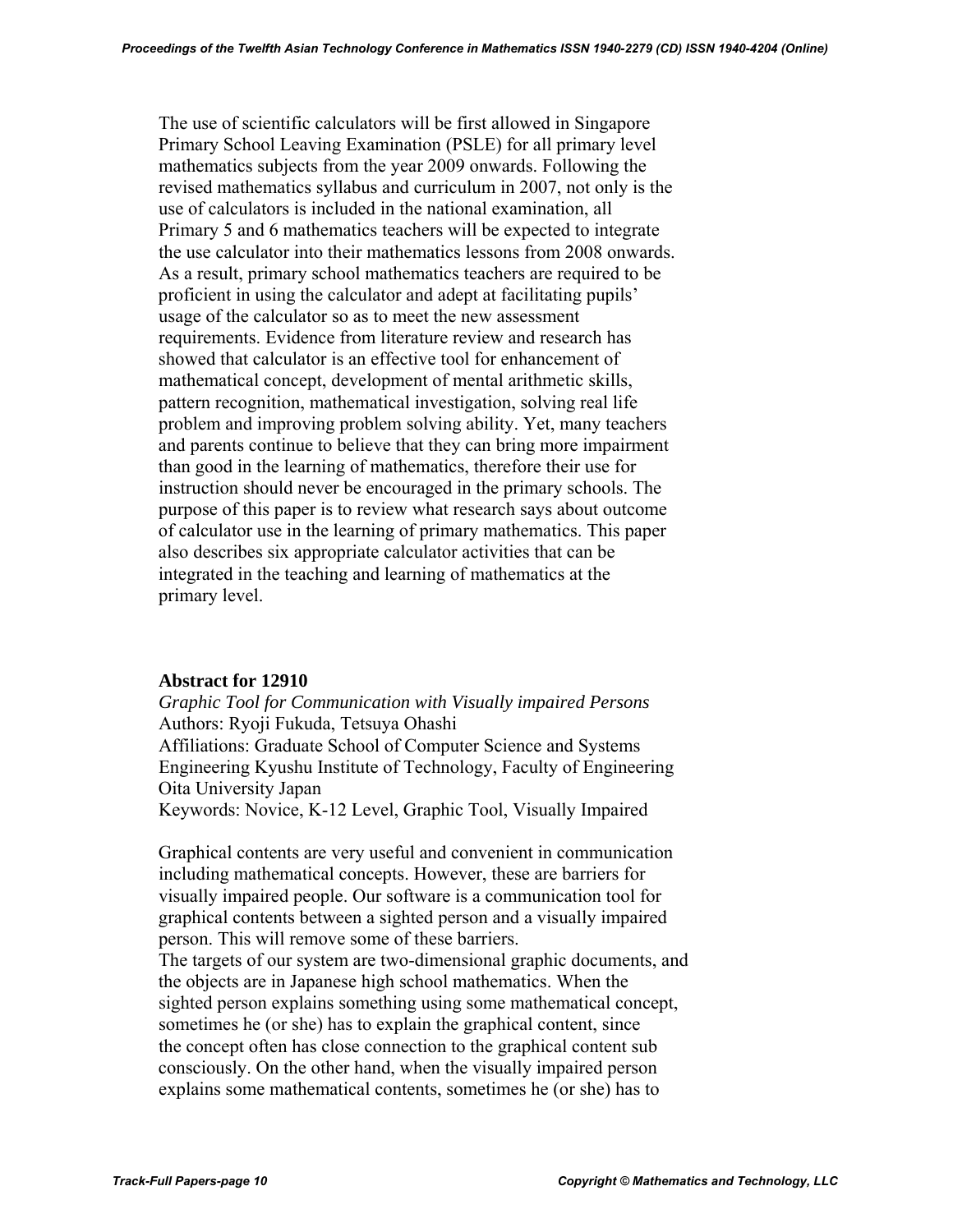create corresponding graphical contents. These are not easy, however, to find an adequate way to express or to create these graphical contents. Our system can be a platform for these communications.

### **Abstract for 12911**

Visual Linear Algebra: Meaning and Realization Authors: Vladimir Nodelman Affiliations: Holon Institute of Technology Keywords: visualization, linear algebra, dynamic, interactive

Topics: Applications using Dynamic/Interactive Geometry or/and CAS, Mathematics Teaching, Learning and Assessment using Technology

Linear Algebra, being one of the fundamental mathematics courses, remains one of the least supported by instructional aids. Educators are making multiple efforts trying to ease its understanding, to visualize its notions and their interrelations. Subjects of Analytic Geometry are often studied within Linear Algebra course or before it and play a role of a natural tool for modeling algebraic ideas. However visualization cannot be reduced just to illustration of the course contents. It means also emphasizing and actualization of the correspondent intellectual activities that are also an important part of the studies. This paper demonstrates some new ideas and possibilities in Linear Algebra visualization by means of ''''VisuMatica''''- a tool developed for teaching mathematics in integrated visual and "interactive" manner.

#### **Abstract for 12912**

 *Beyond the Web-Based Cognitive and Interactive Metacognition Interface within Teaching Similar Triangles*  Authors: Hsiu Ju Chang Affiliations: Taipei County Zih-Ciang Junior High School Keywords: K-12 Level, cognitive,interactive,metacognition interface

 Most of good performances of teaching and learning outcomes are based on the suitable information management and communication during the teaching and learning processes. Every educational communication is not a simple thing which usually involves encoding and decoding information from teaching and learning interface. The interface maintains information which includes different views in teaching, learning, developing, and administering to transmit and receive criteria information and knowledge during teaching and learning processes. However the transmitters and receivers are not always skillful in expression and comprehension or not always energetic enough to send or receive the information exactly. Consequently, the losing information or misconception happened commonly during each information communication. Similarly, while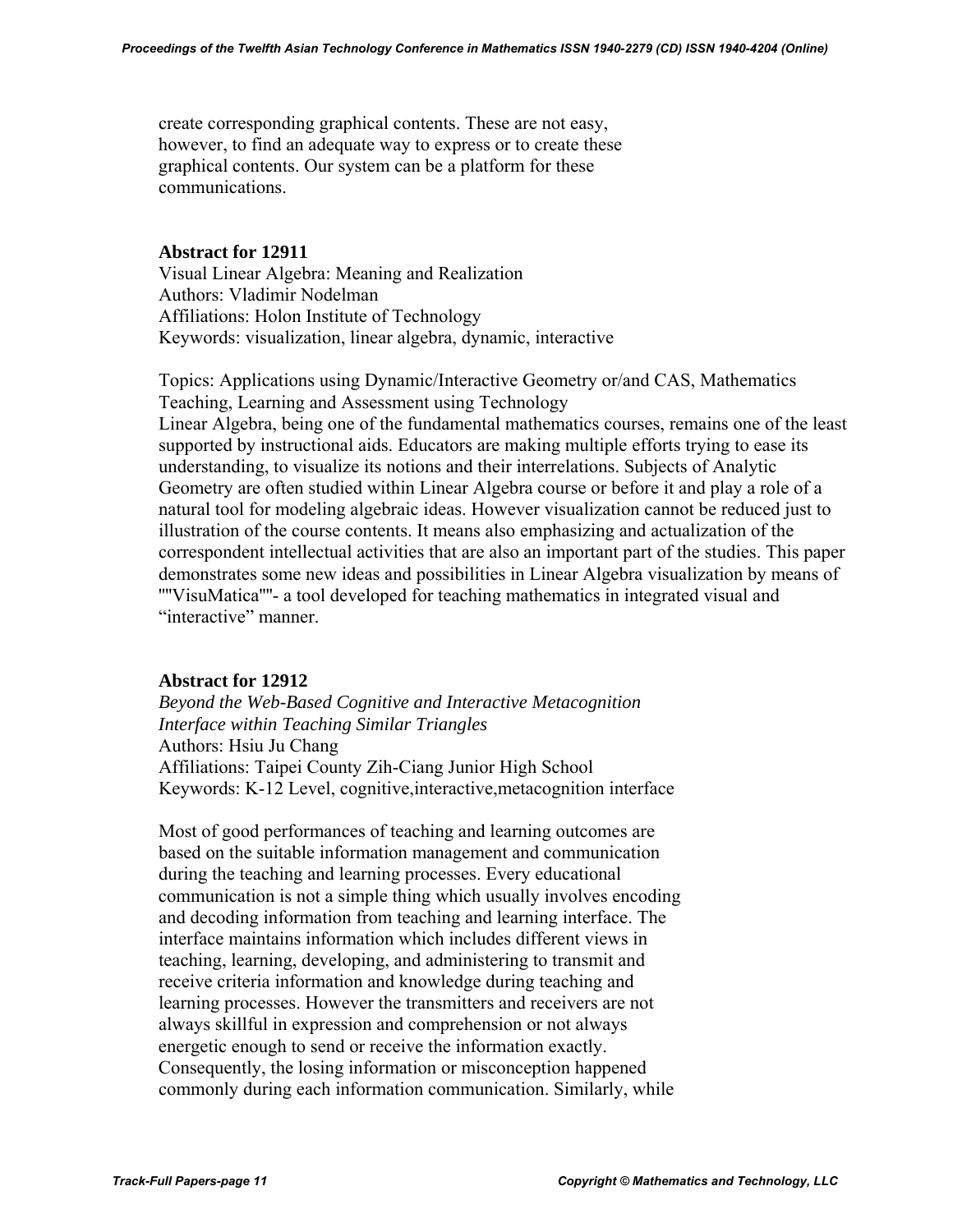instructor and learner communicate the concepts via the web pages in the web-based educational system, the event of losing information occurs in the same time. In other words, the communication interface may not always maintain a good or suitable expression in each concept or knowledge and the learners may not always skillful enough to comprehend and receive the expressions via the interface. Then the web-based teaching and learning communicated interface are not always suitable for supporting, diagnosing and monitoring in teaching and learning misconceptions. This paper presents a Web-Based Cognitive and Interactive Metacognition Interface (WBCIMI) to support learners and instructors to percept, monitor and communicate the critical information and metacognition within teaching similar triangles in web-based educational system. Teaching scenario and empirical evaluation (N= 105, Grade 8, 14~15 years old, from three classrooms) have been done to express multi-stage supporting and multi-level detections of learner is misconception to detect and guide the metacognition of learners to show the WBCIMI is available

### **Abstract for 12913**

 *Calculators in the Mathematics Classroom: A Longitudinal Study*  Authors: Michael O. J. Thomas, Ye Yoon Hong, Jennifer Bosley, Alan Gil delos Santos Affiliations: The University of Auckland, St Cuthberts College Keywords: K-12 Level, Calculator, Secondary School, longitudinal, survey

 A key variable in the use of calculators in the learning of mathematics is the teacher. In turn there are many factors that influence whether an individual teacher uses the calculator, and if they do then how they use it. This study reports on a ten-year longitudinal survey data into the use of calculators in the upper secondary school. It presents the pattern of calculator use, some possible reasons for this pattern, and obstacles to increased use. In addition the relationship between calculators and national assessment and equity are examined. Results show that many teachers see benefits in using calculators in mathematics teaching although a sizeable minority are opposed to their use. Further, there is a continuing need for professional development that specifically addresses how to integrate calculators into mathematics teaching in a manner that focuses on the mathematics.

#### **Abstract for 12916**

*The arbelos, mathematics and computer graphics*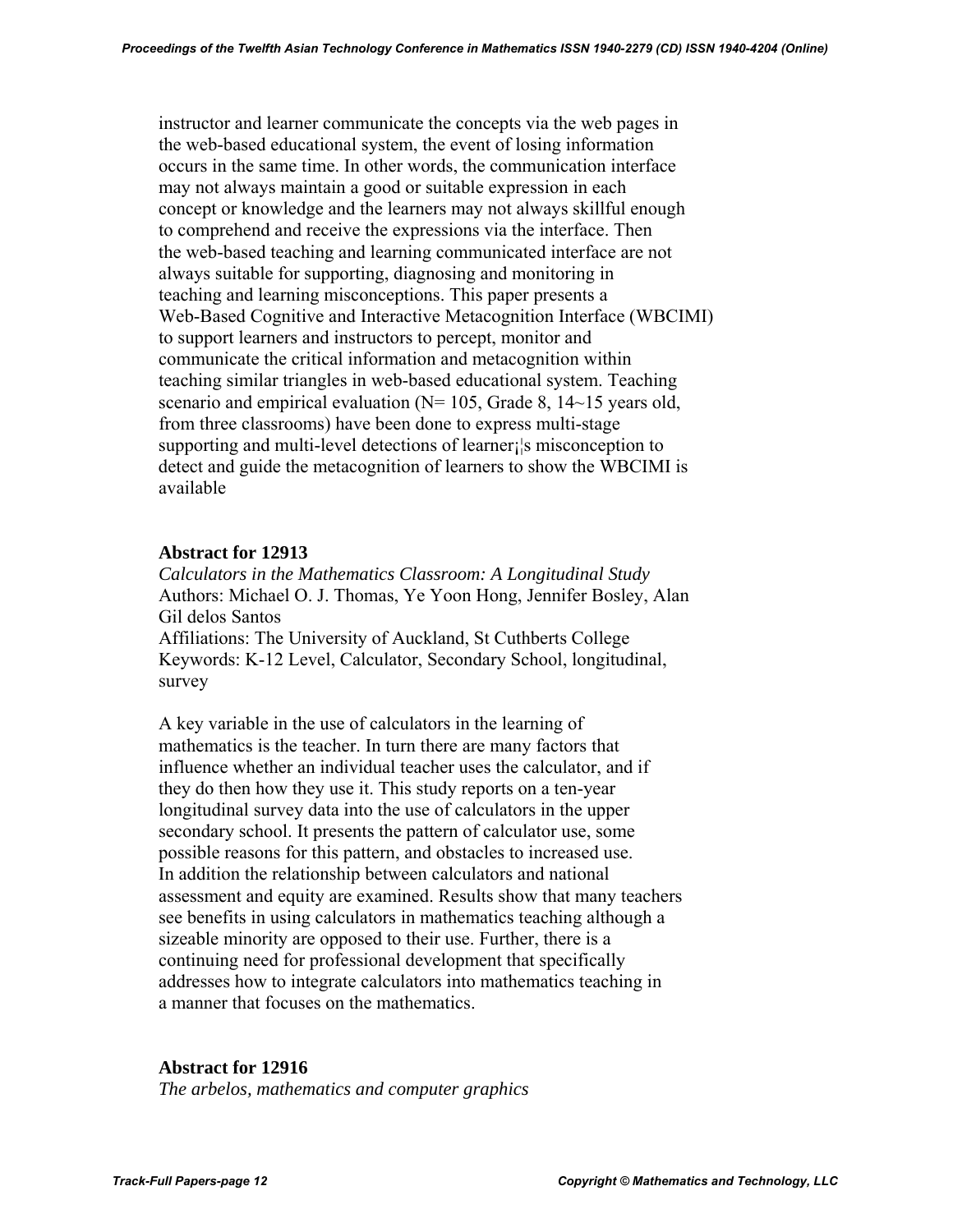Authors: Hiroshi Okumura, Masayuki Watanabe Affiliations: Maebashi Institute of Technology Keywords: arbelos, Java, geometric animation, computer graphics

 The arbelos is a plane figure formed by three mutually touching circles with collinear centers. The figure is a historical one, but there are still many discoveries and ongoing researches for this today, which give comprehensible examples of development of mathematics and also give good geometric computer animation materials.

# **Abstract for 12917**

A LaTeX plotting software KETpic and its development Authors: Masayoshi SEKIGUCHI, Yuuki Tadokoro, Takayuki Abe, Kenji Fukazawa, Masataka Kaneko, Satoshi Yamashita, Setsuo Takato Affiliations: Kisarazu National College of Technology, The Toho University Keywords: Undergraduate Level, Graduate Level, LaTeX, CAS, Tpic, KETpic

Topics: Mathematics Education using Information & Communication Technology, Applications using Maple, Applications using Mathematica

We have developed a LaTeX plotting software and call it KETpic. It is a macro package for Maple and Mathematica, which are famous computer algebra systems (CASs). KETpic enables us to draw fine pictures in LaTeX documents. It is useful particularly for typesetting mathematical documents. In this paper, we explain properties, advantages and perspectives of KETpic with its examples.

### **Abstract for 12925**

 *Exploring Ellipses by Shuttling Between the Two and Three Dimensional Worlds -Integrated Learning Function and Geometry to Foster Function Sense*  Authors: Chieko Fukuda, Kyoko Kakihana Affiliations: Teikyo University, JAPAN, TSUKUBA GAKUIN University, JAPAN Keywords: K-12 Level, K-12 Level, Cabri3D, Cabri 2 plus, ellipses, DGS, function sense, conic sections

 The ellipse often appears in astronomy and we can see a lot of ellipses in our daily lives. It has been studied for a long time by researchers, and has deep roots in the history of science. Although an ellipse is familiar to us, there are very few mathematics teaching materials about them nor are ellipses usually included in Japanese school curricula. It may be one of the reasons why Japanese teachers and students have not been able to draw and explore figures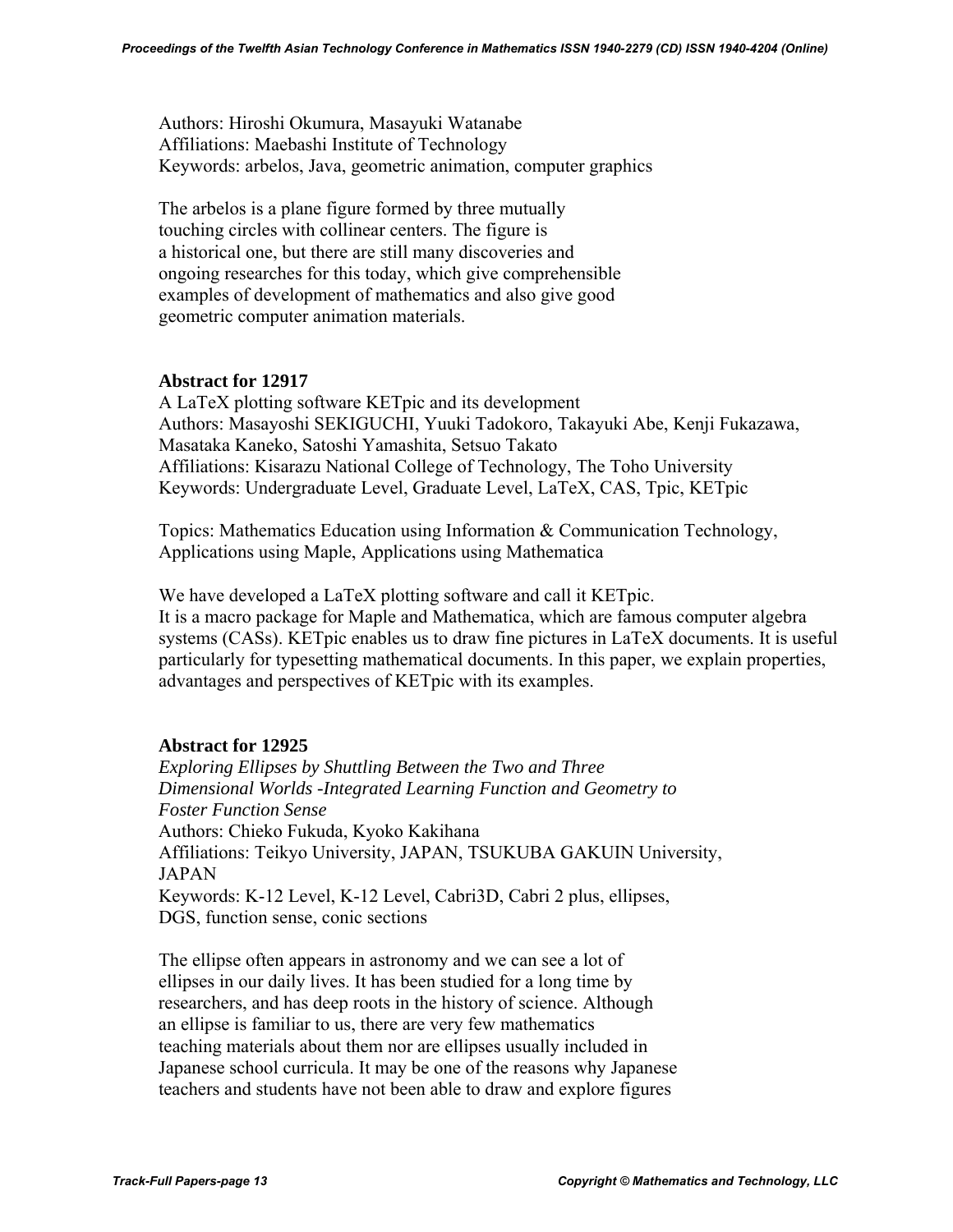of ellipses and other conic sections easily, especially spatial ones. The development of dynamic geometry software (DGS), for example Cabri Geometry II Plus and Cabri3D , has helped the spatial study of ellipses. In our research, we developed many teaching materials for ellipses and we show them in an e-book (Kakihana, 2007). By using these materials, students are able to explore an ellipse spatially and foster a gfunction sense" (Kyoko Kakihana, Chieko Fukuda, & Katushiko Shimizu (2002); Fukuda, and Kakihana (2005), etc.) in an integrated learning environment for functions and geometry.

### **Abstract for 12929**

 *The Dynamic Geometry Software as an Effective Learning and Teaching Tool*  Authors: Zhognhong Jiang Affiliations: New York University, NCTM, SSMA Keywords: Undergraduate Level

 This article describes how the use of dynamic geometry software has helped pre-service teachers develop their abilities in three aspects: 1) challenging problem solving; 2) mathematical modeling; and 3) constructing student-centered teaching projects. The examples given indicate that for some of the challenging problems that are presented to students, it is almost impossible or very hard to manually make correct drawings. To overcome this difficulty, the use of dynamic geometry software seems to be critical, or at least very desirable. In addition, the use of the software can stimulate students' insight of problem solving and provide an easy and convincing way of verifying the solution. Moreover, students can construct accurate visual representations to model real world situations very efficiently by using transformations in dynamic geometry software. This can save time significantly so that students can concentrate on more conceptual oriented tasks. Good teaching projects that take advantage of dynamic geometry software can also effectively enhance school children's' mathematics learning.

### **Abstract for 12938**

 *On Proof Techniques and Technology*  Authors: Ma. Louise Antonette De Las Penas, Debbie Bautista Affiliations: Ateneo de Manila University Keywords: Undergraduate Level, K-12 Level, Graduate Level

 In this paper, we discuss ways on how technology enables students to investigate mathematical ideas, discover facts and formulate good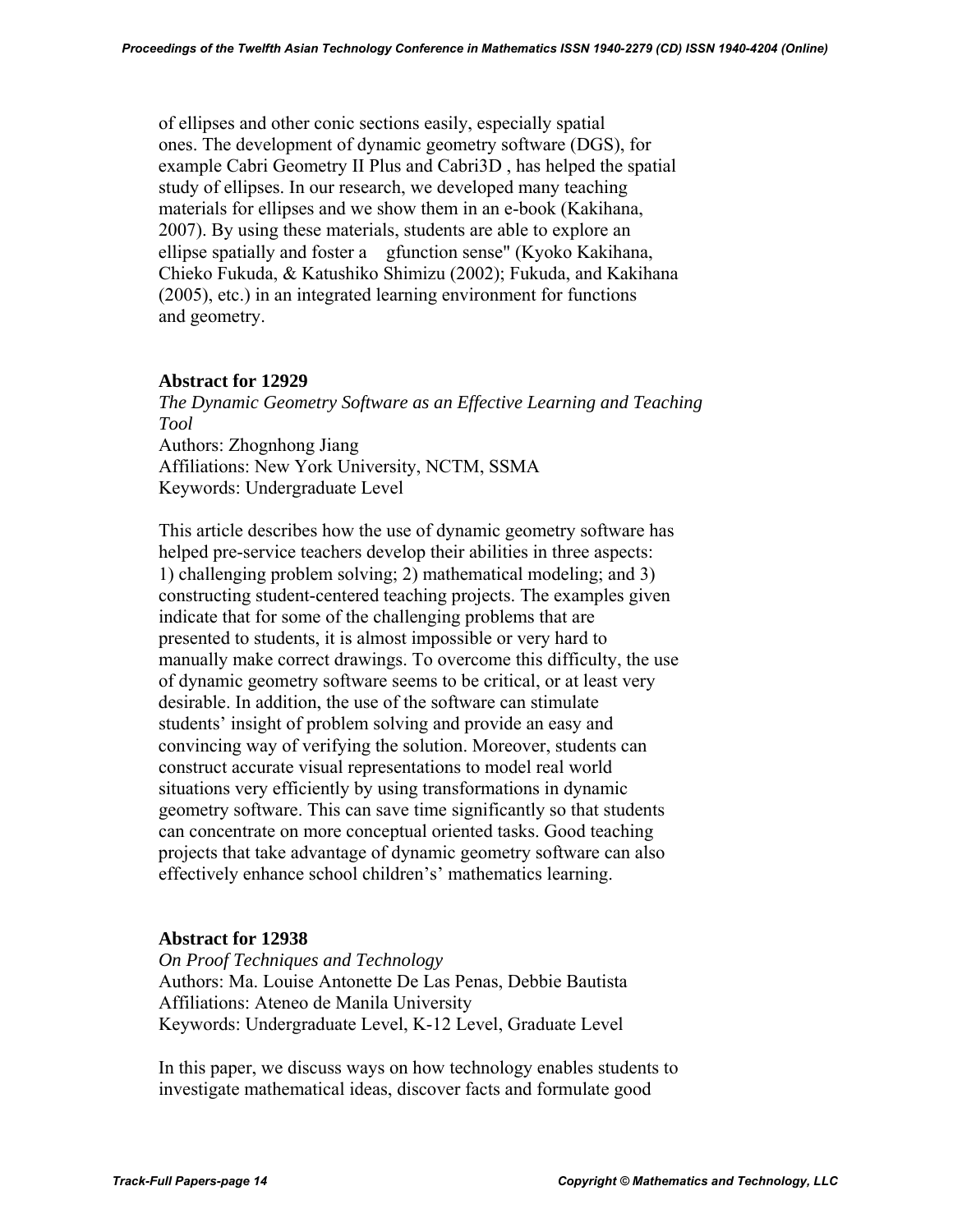proofs.

# **Abstract for 12952**

 *Converting 'More to Less' and 'Less to More': Designing Self-Determined Learning Environments within Minimalist Instruction*  Authors: Lenni Haapasalo Affiliations: University of Joensuu Keywords: K-12 Level, ClassPad, computer-based, conceptual, constructivism, minimalist instruction, procedural, self-determined, simultaneous activation, technology-based

 Emphasizing the genesis of heuristic processes and students' ability of to develop intuition and mathematical ideas within constructivist approach can hardly be reached without a systematic planning of the learning environments from the teacher's side. In learning situations, however, students very often want to have freedom to choose the problems that they want to solve within continuous self evaluation instead of relying on guidance by the teacher. Based on results of the ClassPad project the article suggests that a viable pedagogical framework to fulfill strong demands of constructivist view of teaching and learning might be to convert systematic planning to minimalist instruction within self-determined learning environments. Concepts and procedures can be mainly constructed by students themselves – and other way around - well-known concepts can be applied in one form or the other one. Minimalist approach seems not only to enrich student's mathematical profile and self-confidence but also lead to higher cognitive performance.

# **Abstract for 12957**

 *Two explorations with Cabri 3D leading to two theorems*  Authors: Jean-Jacques Dahan Affiliations: IREM of Toulouse Keywords: Intermediate, Advanced, Undergraduate Level, Graduate Level, experiment, conjecture, discovery, quasi-tessellation, convex hull

 Exploring the volume of the convex envelope of a net of a cube with Cabri 3D, as the net opens and closes will lead to a conjecture about the maximum of this volume. We will prove this conjecture. We will also solve experimentally the problem of the tessellation of a cylinder with equilateral triangles after the observation of a picture taken in the convention Center of Hong Kong. The proof will be exposed. Eventually we will present quasi-tessellations to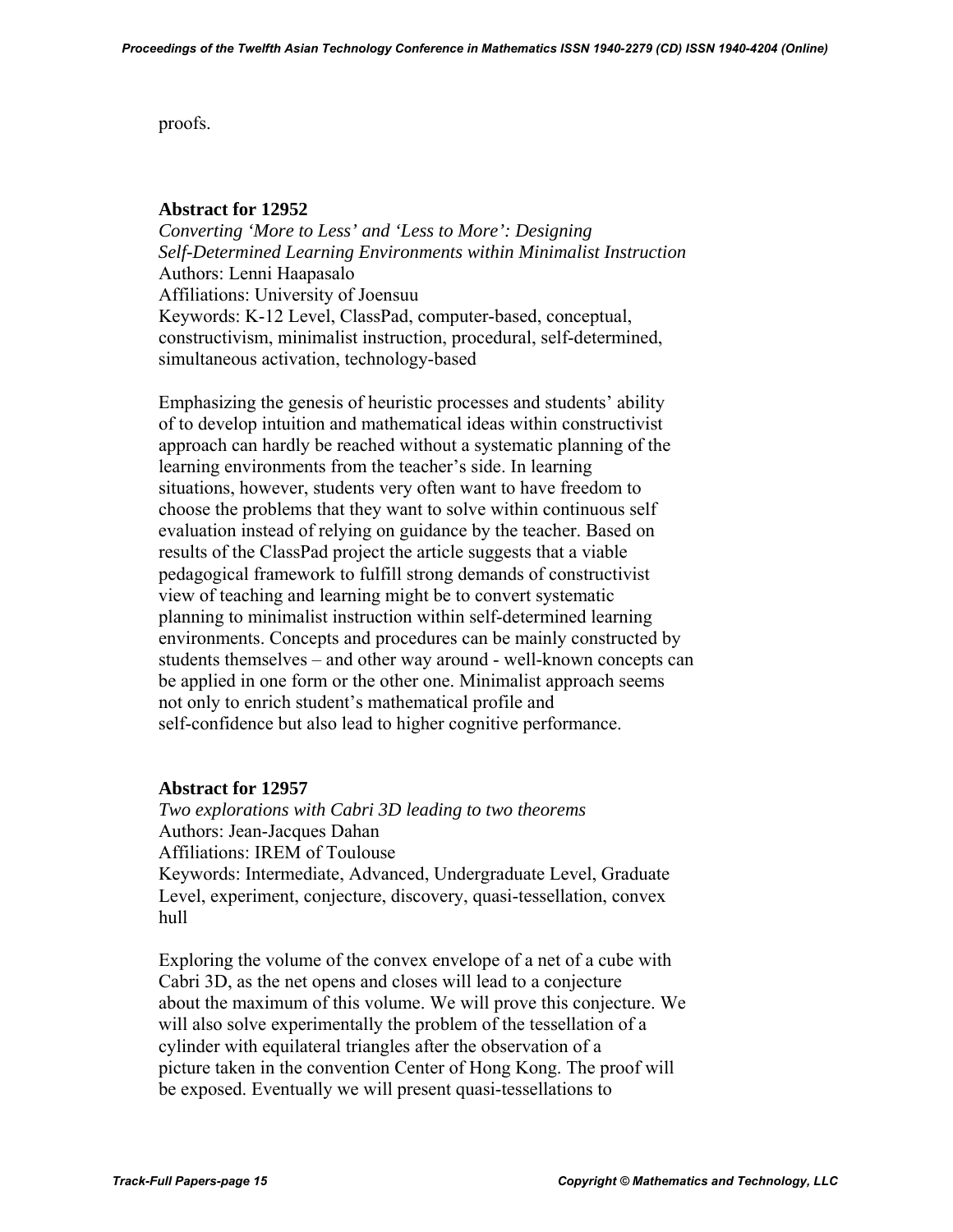illustrate the Schwarz paradox in relation with the lateral area of a cylinder.

# **Abstract for 12961**

 *Application of network simplex method to currency arbitrage detection* 

Authors: Wan Mei, Amanda Soon

 Affiliations: Mathematics and Mathematics Education Academic Group, National Institute of Education, Nanyang Technological University Keywords: Undergraduate Level, binary integer programming, network simplex method, currency arbitrage detection.

 In this paper, we use a binary integer programming model to detect currency arbitrages. This problem has a special structure, which allows us to apply the network simplex algorithm. Using matlab, a program modelled on this algorithm was constructed to detect currency arbitrages involving numerous pairs of exchange rates.

# **Abstract for 12977**

 *Making Mathematics Simple, Attractive, and Personal*  Authors: Brenda Lee Affiliations: Wu Feng Institute of Technology Keywords: K-12 Level, Excel Spreadsheets, Individualized Mathematics Activity, Learning Mathematics

 An instructional activity has been created to help students make connection of different topics in mathematics. This activity is based on students' personal names or other words to arouse students' interest in learning mathematics. However, since this mathematics learning is an individualized activity, the assessment of students' performances seems very difficult. In this paper, we will discuss how we use the Excel Spreadsheet Models (ESM) for students to pose questions, discover new mathematics ideas and checking answers. The teachers can use this ESM to check and/or evaluate students' individualized mathematics homework or tests. With all the possible answers collected from the whole class, the students can identify patterns and define mathematics concepts. Thus the purposes of learning mathematics are not just graded students, but to offer opportunities for students to work cooperatively, individually, creatively, and successively.

**Abstract for 12982**